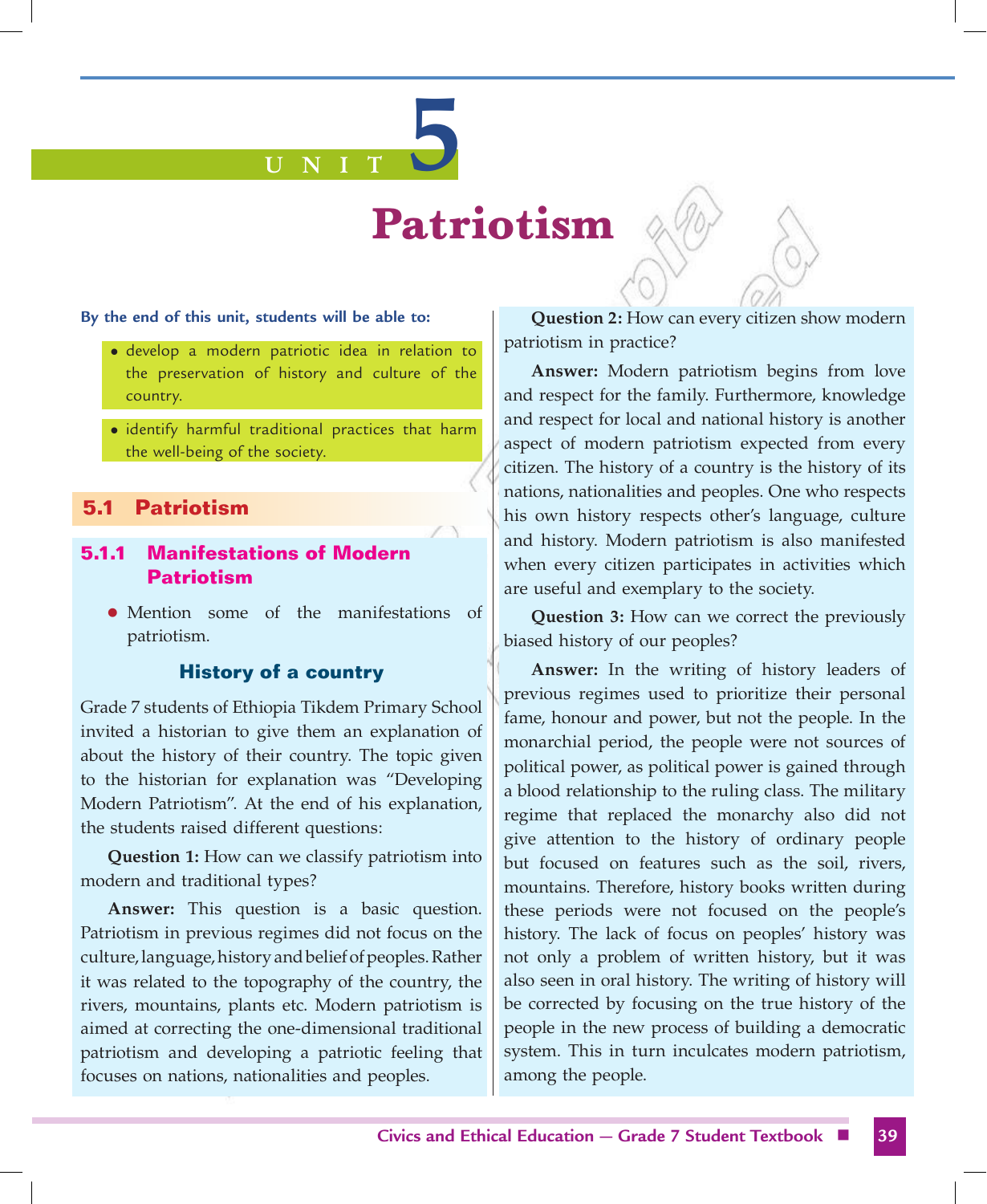## **Activity 1**

**Answer the following questions based on the previous explanation:**

- 1. What are the manifestations of modern patriotism?
- 2. How can unbiased histories of nations, nationalities and peoples be written?

Some of the manifestations of modern patriotism are—obedience to laws and regulations; respecting the rights of others; discharging ones responsibilities and doing exemplary deeds. Nations, nationalities, and peoples have their own languages, cultures, histories, religions and psychological makeup. The history of leaders or ruling parties does not have to dominate that of the people. Biased written or spoken histories do not have to be tolerated. Openly criticizing such a history and re-writing with the support of empirical evidence is expected from every patriotic citizen. This is one of the manifestations of modern patriotism.

### **Activity 2**

#### **Answer the following questions:**

- 1. What basic issues have to be considered in patriotism?
- 2. What is expected from us as patriotic citizens when we face biased history orally or in writing?

# **5.2 Destructive and Harmful Practices**

**5.2.1 Destructive and Harmful Practices in our Locality**





Picture 5.1. Patriotic citizens oppose harmful destructive practices

- What do you notice from the pictures?
- Are there any youths in your locality who commit activities such as those in pictures?

### **"Awchachigne" (Exposing the criminal)**

There were three thieves in a village. They committed many crimes such as robbing houses and public transport buses, destruction of local and public properties and rape. They committed serious crime against a national resource by stealing burried water pipes and electricity and telephone wires.

The residents of the locality who were tired of the activities of the thieves secretly decided to expose them. They promised one another to keep this secret plan and punish whoever exposed it. The attendance of the thieves in the meeting when the case was to be heard was controversial. Some of the residents suggested that if they expose the thieves in their presence, they will attack who exposed them, so the accusations should be made in their absence. Other residents however, were determined to expose the thieves in their presence saying that if they confessed publicly and decided to lead a peaceful life they could be pardoned. However, if they decided to continue in their theft, they would be passed on to legal bodies.

Still others argued that there should be no negotiation and compromise with such thieves who have been destroying public property and robbing the people. Therefore, they should be present in the meeting, their acts should be exposed publicly and they should be handed over to the legal authorities.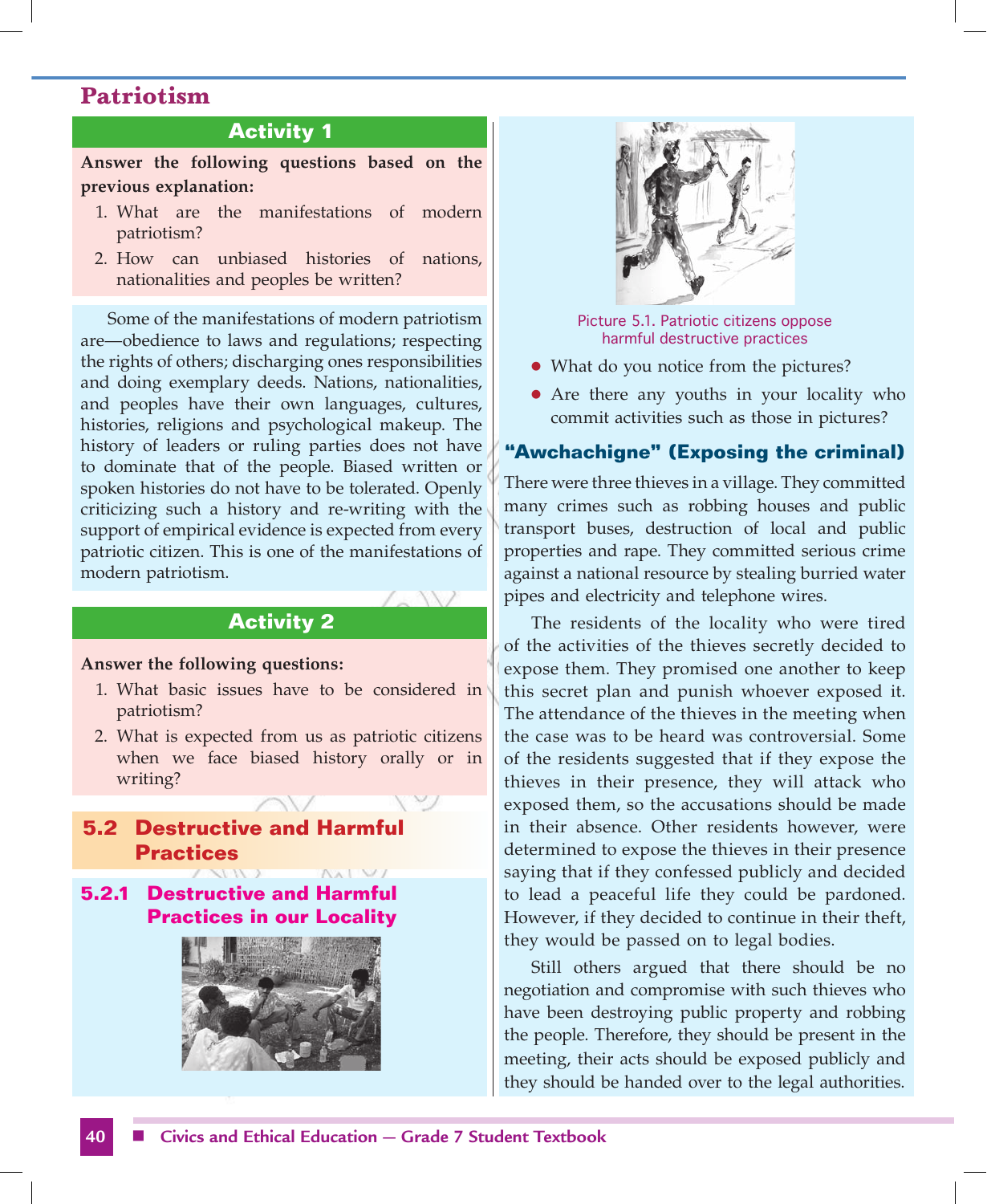## **Activity 3**

**Answer the following questions based on the previous case:**

- 1. How does the theft of public property harm the community and government?
- 2. Discuss the alternatives presented by the attendants in group. Which alternatives to expose the thieves are better? Explain your answer.
- 3. What could be the result of carelessly watching the destruction of public property by others with the assumption, "this is not my concern?" Discuss in groups.

Opposing and avoiding destructive and harmful practices in our locality is expected from every one of us. Since public properties serve the community as a whole, their destruction is harmful to all of us.

### **Activity 4**

#### **Answer the following questions:**

- 1. How can we create an environment free from destructive and harmful practices? Discuss in groups.
- 2. Write a short essay under the heading "My Responsibility in tackling Destructive and Harmful Practices in my Locality." Report it to your classmates.

# **5.3 Policies and Strategies of Development**

**5.3.1 The Role of Development Policies and Strategies in Combating Poverty**



Picture 5.2. Hard workers are rewarded



Picture 5.3. Hard work eradicates poverty

- What message do both the above pictures convey?
- What are the manifestations of poverty in a country?

### **The youth of Addis village**

The 30 youths of Addis village did not have jobs for many years. They reached a common agreement to use the opportunity created by the government and end their idleness. They formed a cooperative association under the name **"***Imibi le Dehinet***"** (No to poverty). They started work with the money they borrowed from a local micro-finance organization. The members of the association were divided into three groups. The first group was engaged in getting commissions for collecting the monthly payments for the electricity, water supply and telephone services of every resident.

The second group generated income in the form of service payment for the removal of solid waste from every residence.

The third group was involved in cleaning and guarding services at the market centre.

Achieving great success in a short time, the association of *"Imbi le Dihenet"* was rewarded by three institutions and by their local kebele office. These all brought improvement in the lives of the members.

### **Activity 5**

**Answer the following questions based on the above story:**

- 1. What could be the result if the youths were to retain their old life-style?
- 2. Are there any youths in your locality involved in the activities mentioned in the case studies above?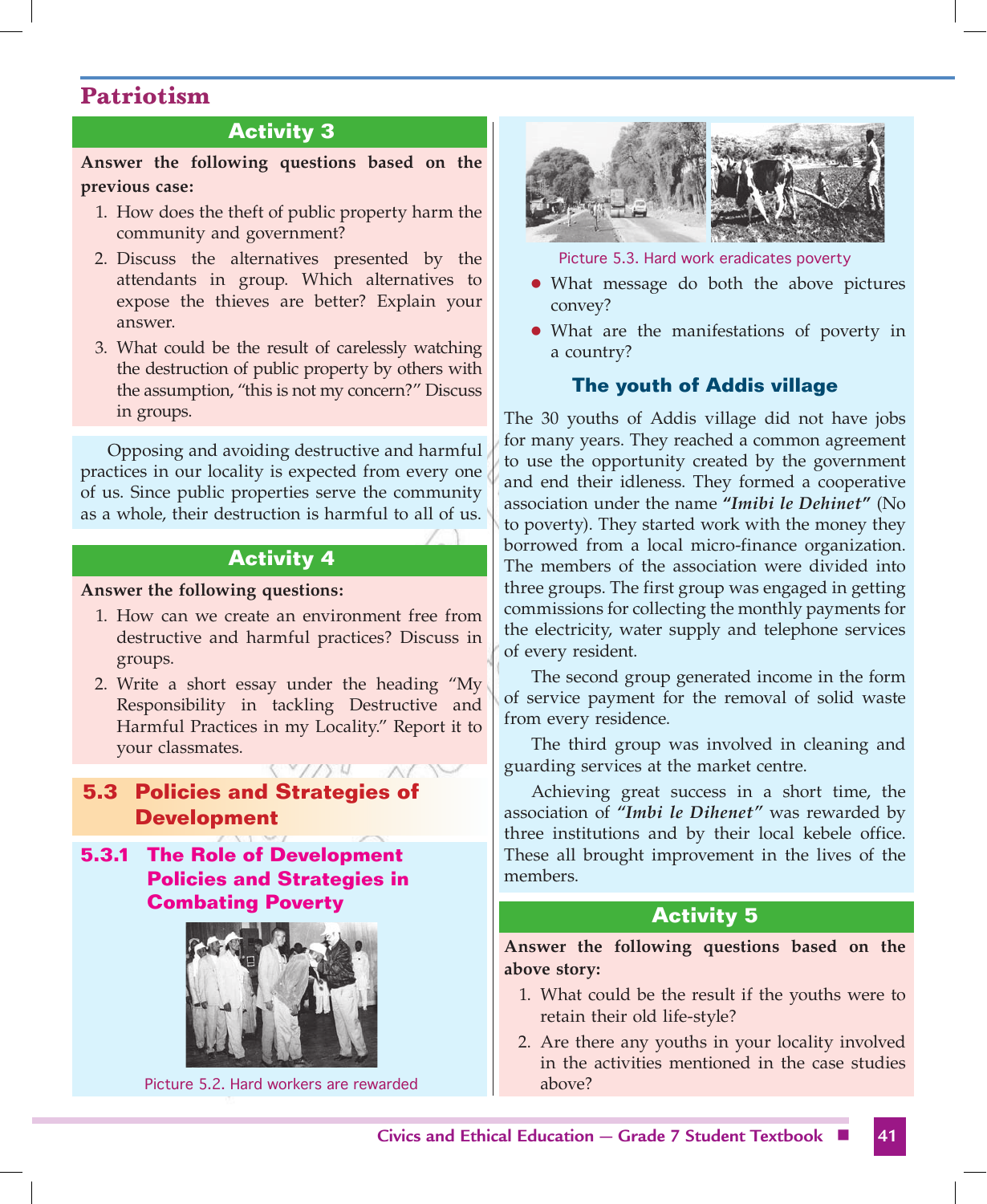3. It is usual to listen to the complaints of many youths about unemployment. What would be your advice if you faced such a youth? Discuss in groups.

Ethiopia is one of the poorest countries in the world. Creating a patriotic generation who believe in work is essential to get rid of poverty once and for all. The government is making an effort to change the poverty image of the country by implementing various policies and strategies. As a result the economic growth of the country has improved particularly during the past few years. The success achieved in the agricultural sector is exemplary. Farmers and investors, who were successful in various economic activities, were awarded.

It is the responsibility of every citizen who claims to be patriotic to play his or her part in the eradication of poverty once and for all. For this, one has to examine development policies and strategies of the country and suggest improvements.

# **Activity 6**

#### **Answer the following questions:**

- 1. List some major development policies and strategies in Ethiopia and discuss their tangible outcomes in groups.
- 2. What is expected of every citizen to eradicate poverty from Ethiopia?

# **5.3.2 The Role of Voluntary-Service in the Eradication of Communal Problems**

• What are considered as communal problems?

#### ቀዳሚ ነኝ እኔ

ለወገኔ ችግር ለወገኔ ብሶት፣ ቀዳሚ ነኝ እኔ ለድርሻዬ አቅርቦት፣ ለአካባቢ ሰላም ዘብ አድራለሁ ቆሜ፣ ወገኔን ይመቸው በእውቀት በድካሜ፣ ብልጽግና እንዲሠፍን ችግር ከእኛ ርቆ፣ እኔ አለሁ ለወገን ያበርታኝ መርቆ። ይሄው በፈቃዴ ራሴን አቀረብኩኝ፣ በጋራ ችግር ላይ ልዘምት ጨከንኩኝ።

# **Activity 7**

**Answer the following questions based on the poem:**

- 1. What is the message of the poem?
- 2. What voluntary services did the character in the poem promise to provide?
- 3. If you belong to any Voluntary Service Club in your school to which you belong, discuss its service. What are its strengths and weaknesses?

The development policies and strategies of the government need to be supported by the voluntary service of citizens. Society's problems cannot be resolved by the efforts of the government alone. They need the voluntary participation of the people, giving their knowledge, money and time for common development. For example, if there is an accidental fire in a village, the villagers should not wait for the fire brigade. They should make their own effort to control and extinguish the fire. Moreover, they should provide emergency relief assistance to the victims until rehabilitation is possible.

Waiting only for government support will not solve common problems. Society itself must also make a cooperative effort. Voluntary service is expected from every individual. Cooperation with local voluntary service associations, such as the Red Cross society make render this service effective.

#### **Activity 8**

#### **Answer the following questions:**

- 1. List voluntary service institutions in your locality.
- 2. Have you ever participated in the voluntary services of your locality? If not, why not? Discuss.

### **5.4 Citizenship**

#### **5.4.1 Rights and Duties of Citizens**

*"Ask what you have done for your country, not only what your country has done for you."*

(John F. Kennedy President of America) • What do you understand from the quotation?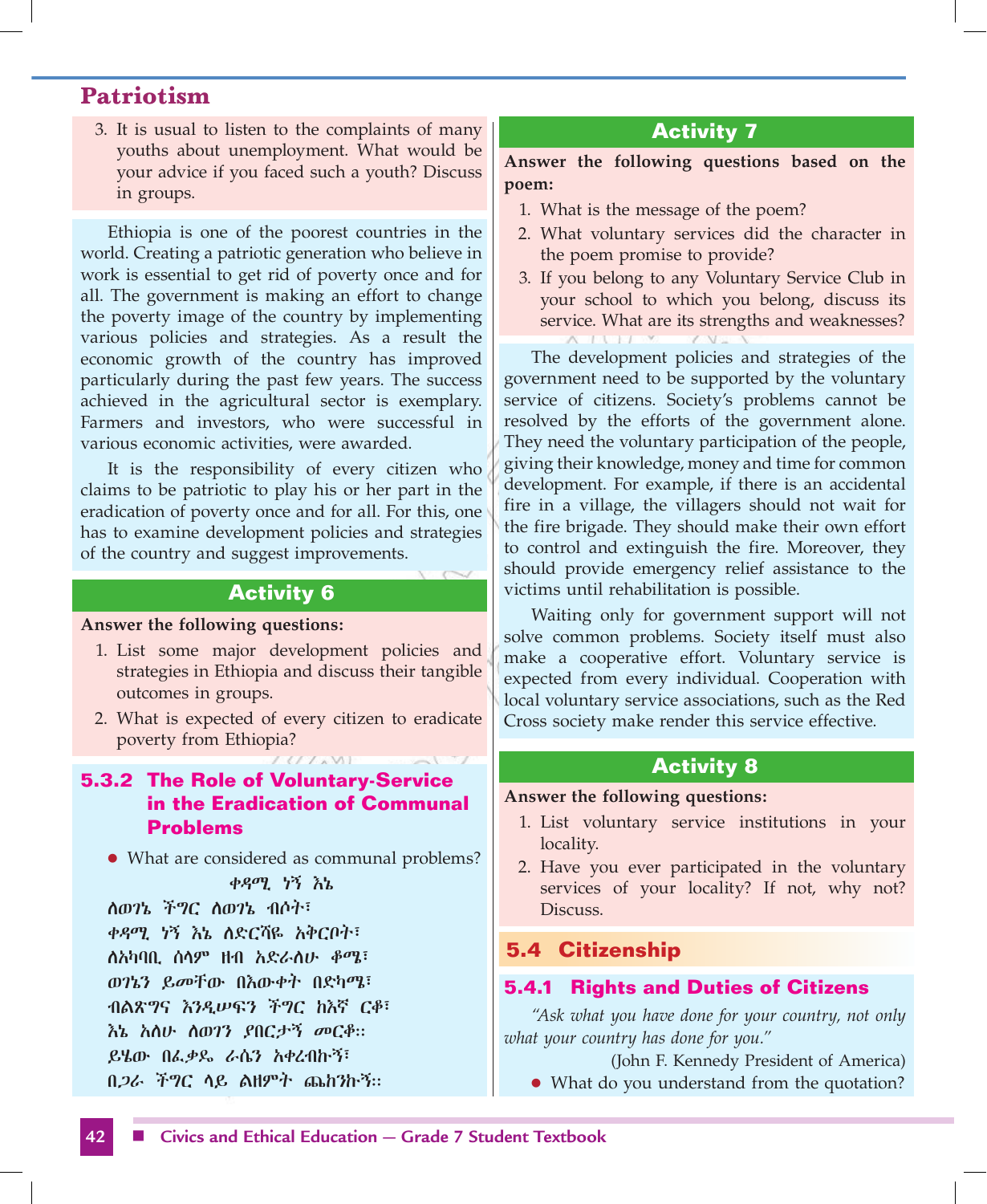#### **Comments from/to participants**

Chuol, Fulaso, Zinash and Kusito are members of the Civics and Ethical Education Club. Two days ago, they held a debate on the topic "The Rights and Duties of Citizens". They are reading comments sent to them from participants. A comment from one student reads ". . . I enjoyed the debate. I believe that we have to fulfill our citizenship responsibilities not only during normal situations, but also during when the country is in difficulty. Every citizen has not only to claim their rights but also to fulfill their responsibilities. For example, we have to cooperate to alleviate the problems occurring in our locality. Thank you!"

The second comment reads "Yesterday's debate was hot and encouraging, but I think that there are many points which the debaters did not raise. I believe that we all are responsible for the exposure of those who become prosperous illegally".

The third comment is as follows "We usually tend to condemn someone who does not fulfill his/her responsibilities, but we do not seem to show appreciation for those who fulfill them. Why is this? Thanks".

The organizers of the debate agreed to come up with the summary of these and other comments from participants in the next debate session.

### **Activity 9**

 $N \cap \mathbb{R}$ 

**Discuss the following questions based on the above passage:**

- 1. As it is said in the first comment, is it only during normal situations that we have to fulfill our responsibilities?
- 2. Is it appropriate for some to obey the law and fulfill their responsibilities while others become illegally successful? What is expected of a citizen when an illegal act is committed? Discuss.
- 3. Discuss in groups how a person has to be appreciated when he fulfills his responsibilities and how he has to be corrected if he does not.

There are human rights that have to be respected for every citizen. For example, all citizens have the right to live freely in their country. No citizen shall be accused illegally. Freedom of religion and thought has also to be respected for every citizen.

Meanwhile, in the democratic system that our country is following, the democratic and human rights of citizens are respected. For example, the rights for freedom of expression, peaceful assembly, holding demonstrations, petition and popular sovereignty and self-administration are some of the democratic rights constitutionally granted in Ethiopia.

Every citizen must fulfill his/her responsibilities to see that his/her human and democratic rights are respected. Besides, every citizen must respect the rights of others as he/she claims his/her own rights must be respected. For example, as a child depends on his parents or caretakers to fulfill his basic needs, he or she has to fulfill the responsibilities given to him/her in the family.

Every citizen must take part in the social affairs of his locality while enjoying his rights. Other responsibilities include protecting common property and fulfilling what the country expects from him/ her. On the other hand, citizens have the right to demand government funds for the implementation of local development projects, to which they contribute their part. For example, it is the responsibility of every citizen to cooperate with local security forces to insure the sustainable peace and security of their locality.

### **Activity 10**

#### **Answer the following questions:**

- 1. What would happen if citizens did not fulfill their responsibilities and only focused on their rights?
- 2. List at least three points that you consider are your citizenship rights and duties.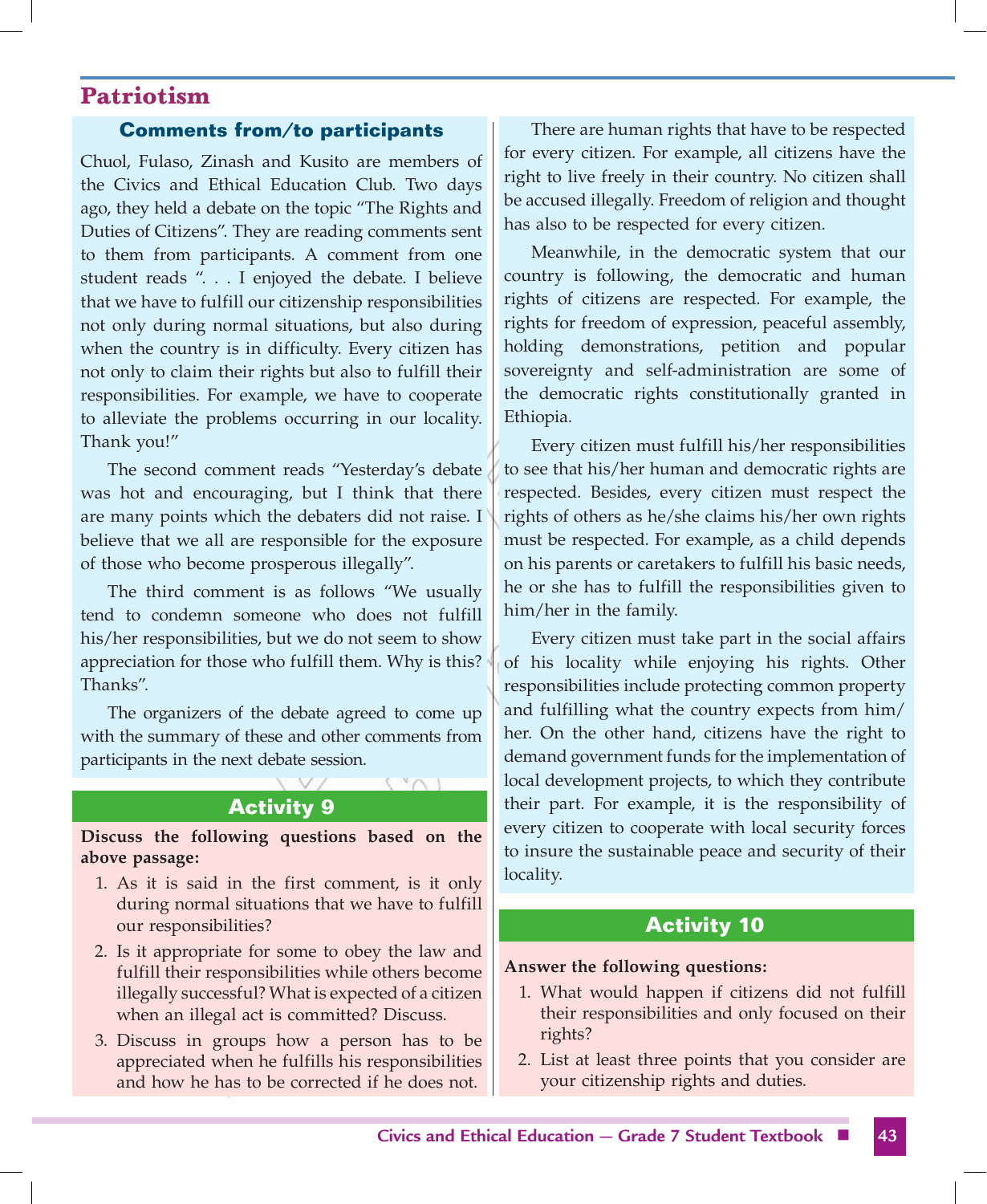# **5.5 National Flag**

### **5.5.1 The Historical Development of the Ethiopian National Flag**



Picture 5.4. Ethiopian National Flag

• What do you understand from the above picture?

## **Kumera Afincho and Ababa Goda**

Ababa Goda is well-known in the village of Darba for his wise words and knowledge of history. The families of Kumera Afincho and Ababa Goda are neighbours. Hence, Kumera Afincho often has the chance to talk with him. Their discussion about the national flag goes as follows:

**Kumera Afincho:** Has the colours of our flag been historically green, yellow and red as they are now?

**Ababa Goda:** The green, yellow and red colours of the flag have a long history. But the colours and their arrangement have been changed at different times in history.

**Kumera Afincho:** Was it only the colour that changed or was it also the emblem?

**Ababa Goda:** The emblem has also been changed. Just to give recent examples, during the regime of Haile Sellassie I, the emblem on the flag was a lion holding the flag on its shoulder. The implication of the emblem was that the power of Ethiopian Kings descended from the blood line of King Solomon of Israel. During the Derg regime, the lion emblem was replaced by an emblem symbolizing socialist ideology. After the downfall of the Derg regime, EPRDF took power and adopted a new national emblem. This is the emblem of the star reflecting the equality of nations, nationalities and peoples.

**Kumera Afincho:** Thank you for your explanation Ababa Goda.

**Ababa Goda:** You are welcome. If you want additional information, you can ask your Civics and Ethical Education teacher.

### **Activity 11**

### **Answer the following questions:**

- 1. What do you understand from the discussion between Kumera Afincho and Ababa Goda?
- 2. Why do you think the emblems and colours of the flag have been changed in different times in history?
- 3. Discuss the possible reasons why the flag and emblem are inseparable.

The mosaic colours of our flag—the green, yellow and red were not the only colours of the flag in history. Different Ethiopian rulers used flags with different colours. For example, the flag during the region of Emperor Tewodros II was Red, White and Blue. Whereas, during Emperor Yohannis IV the colours become Green, Yellow and Red.

After the coronation of Menelik II, in 1889 the above colours continued to be the colours of the flag even though their arrangement differed at different times. During Empress Zewditu's reign the green, yellow and red national flag was widely used. Emperor Haile Sellassie was the first to legally establish the mosaic colours of the flag and their arrangement in 1930.

The above mentioned kings had an emblem that reflects the *"Moa Anbesa Ze Imnegade Yihuda"* /The Winning Lion of Judah/. This reflects their blood line or lineage. During the role of the Derg the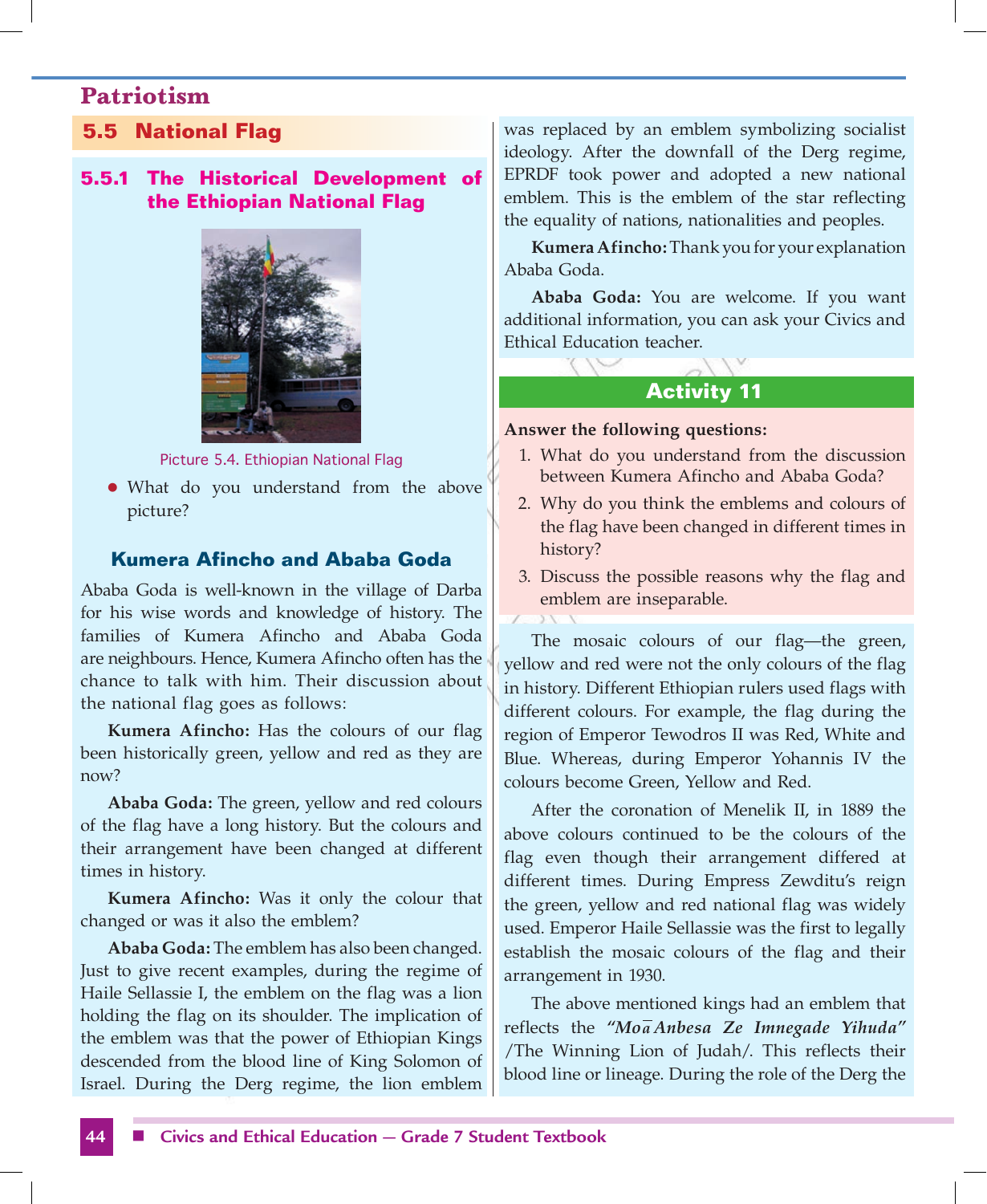colours continued as they were but the emblem was replaced by an emblem reflecting socialist ideology.

In our democratic system today, though the colours continue as they were, a star made of equal lines and rays of light is adopted as the national emblem. This is to reflect the equality of nations, nationalities and peoples, their unity in diversity and their bright future.

# **Activity 12**

#### **Discuss the following questions:**

- 1. Discuss with your teacher the changes that have been made to the national emblem from Haile Sellassie time to present.
- 2. What would be your answer to someone who claims that the Ethiopian flag has been green, yellow and red since ancient times?

## **Summary**

Modern patriotism mainly focuses on the culture and history of nations, nationalities and peoples. Moreover, one's love of the country and its people is expressed in loyalty to the law. We have to respect the rights of others if we want our own to be respected. Every citizen is expected to fulfill responsibilities, to perform exemplary deeds, to know and correct the history and culture of the peoples and the country.

Modern patriotism begins with being informed about our own locality and protecting and wisely using public properties. Besides, even though the policies and strategies of the country have an important role in combating poverty, they will not be successful without the voluntary service of citizens. Citizens need to know their rights and responsibilities.

# **Key Words**

|                    | Policy and strategy: A plan of action, law and rule set by the government for the fulfillment of a<br>certain purpose |
|--------------------|-----------------------------------------------------------------------------------------------------------------------|
| Awchachigne:       | A traditional system of detecting criminals the community                                                             |
| Voluntary service: | An activity that one does willingly, with self-motivation without payment                                             |
| Sovereign state:   | An independent state whose territorial integrity is internationally recognized                                        |

# **Unit Review Exercises**

**Do these review exercises in your exercise book.**

### **I. Write "True" if the statement is correct and write "False" if the statement is incorrect**

- 1. Every citizen should ensure that the history of our nations, nationalities and peoples is not to a biased one.
- 2. In order to obey to the law every citizen must have legal education.
- 3. Before we claim our rights we have to fulfill our responsibilities.
- 4. Our national flag is the witness to for our independence and long history.
- 5. Every citizen has to perform exemplary deeds for the community as far as his knowledge and abilities let him.
- 6. Correcting biased history is only the responsibility of historians.